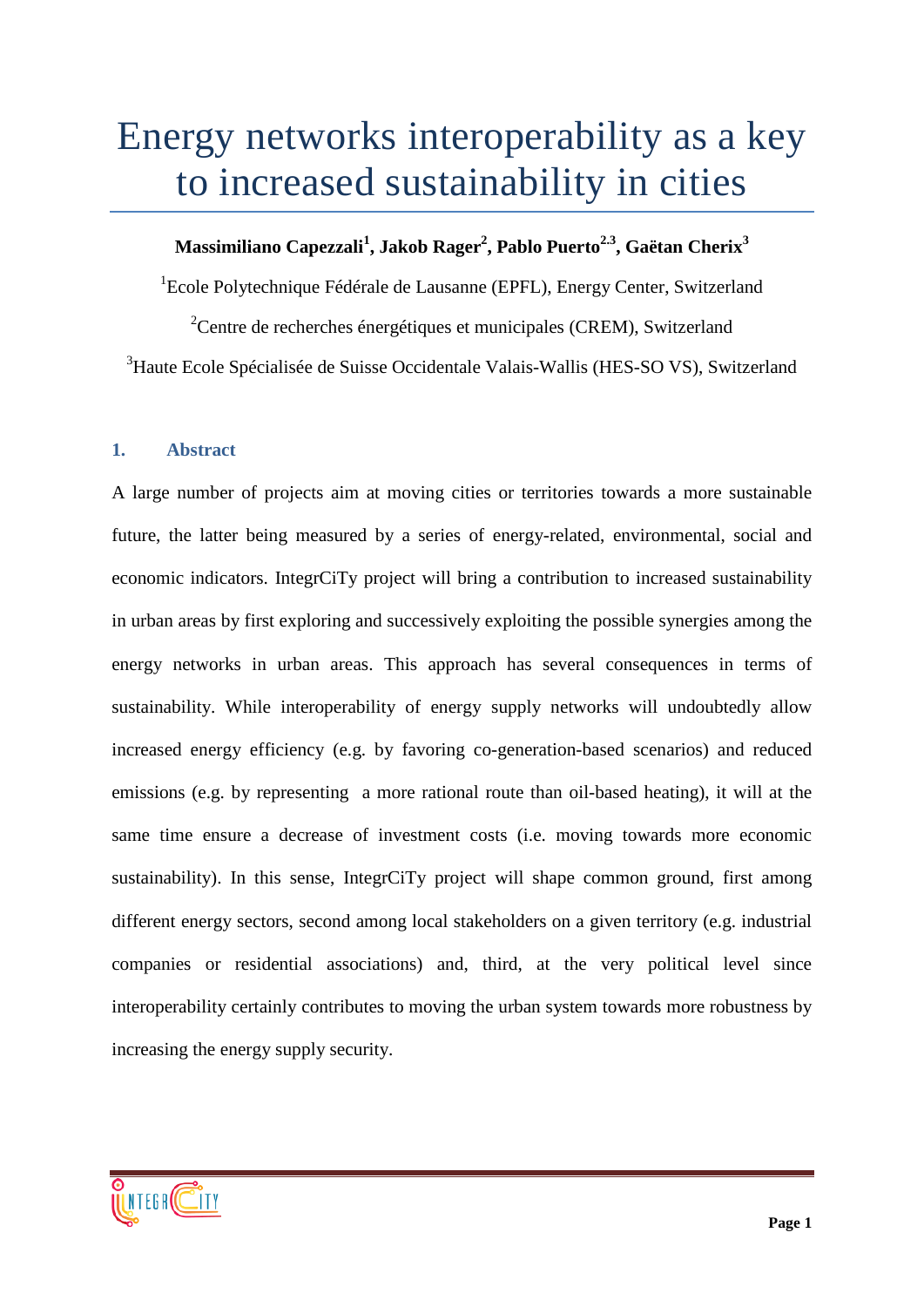#### **2. Smartcities and the need for a new approach to energy networks**

Worldwide energy challenges have led to the definition of major common objectives addressing local to global levels, such as energy efficiency promotion, optimal use of local and renewable energy resources, as well as greenhouse gas emissions reduction, while keeping the current logic of general economic growth.

The solutions that allow achieving these objectives within a territory are linked to energy demand reduction, equipment and energy conversion systems' efficiency improvement along with a sustained penetration of renewable energies. On top of a more rational and efficient energy use, the whole energy system in itself, from resources extraction to final energy delivery, contains significant potential in terms of both energy savings and use of renewables.

Shifting the present energy paradigm and designing energy systems based on their efficiency and ability to valorize local energy resources, e.g. at urban scale, nonetheless leads to an increased complexity of possible technology-based solutions. The main issues to be faced are related, on one hand, to resources and needs spatial disparity and, on the other hand, to nonsimultaneous demand and production. The impact will be even larger due to the increasing number of decentralized (mostly non-dispatchable) production systems and the foreseen changes in consumers' behavior. The spatial-temporal resolution for running energy systems induces new technical challenges which massively affect local energy distribution infrastructures. Typically, in the future, some energy networks may cover more peak and backup demand than baseload energy services. These new supply networks operating modes, induced by more sustainable energy production, will call for large infrastructure investments. The latter will aim at making the supply system more sustainable, robust, less expensive to operate and, if possible, a generator of new income. Owners and operators of these infrastructures will have to choose the more appropriate technological solutions, depending on each specific territory. Energy utilities and city planners will need to compare different

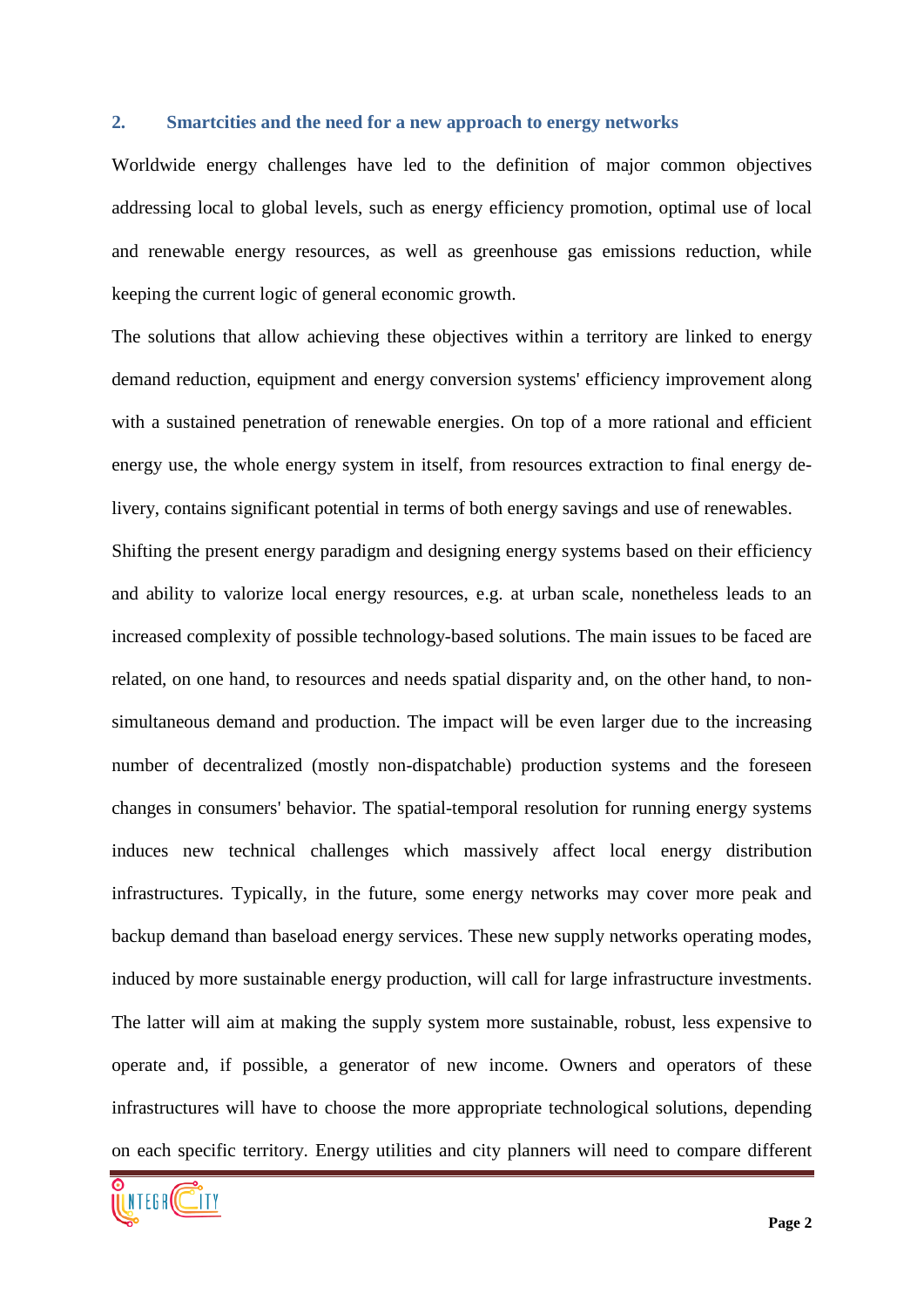solutions, such as designing or extending a district heating network, strengthening an electric distribution grid or integrating a local thermal or electric storage.

The challenge and a part of the solution lie in the combination of storage and multi-energy conversion systems [1,2]. This combination allows energy systems to adapt to an increasingly decentralized energy production, interacting with existing networks (natural gas, electricity, heating and cooling). These "smart integrated solutions" for energy management and conversion increase interoperability capabilities between different energy vectors and open opportunities to develop additional, innovative services to the one based on existing infrastructures and related supply structures. On the supply side, energy networks need to be designed in an integrated way, in order to take advantage of their respective properties and dynamics, as well as to be able to include decentralized production (e.g. PV or co-generation) and renewable gas injection, stemming either from waste or wood methanation processes or, in the near future, from power-to-gas plants.

Finally, integrated solutions and interoperability of energy networks will also become increasingly preferred because they intrinsically lead to avoiding over-dimensioning and thus will be able to provide a first step in investments optimization strategies.

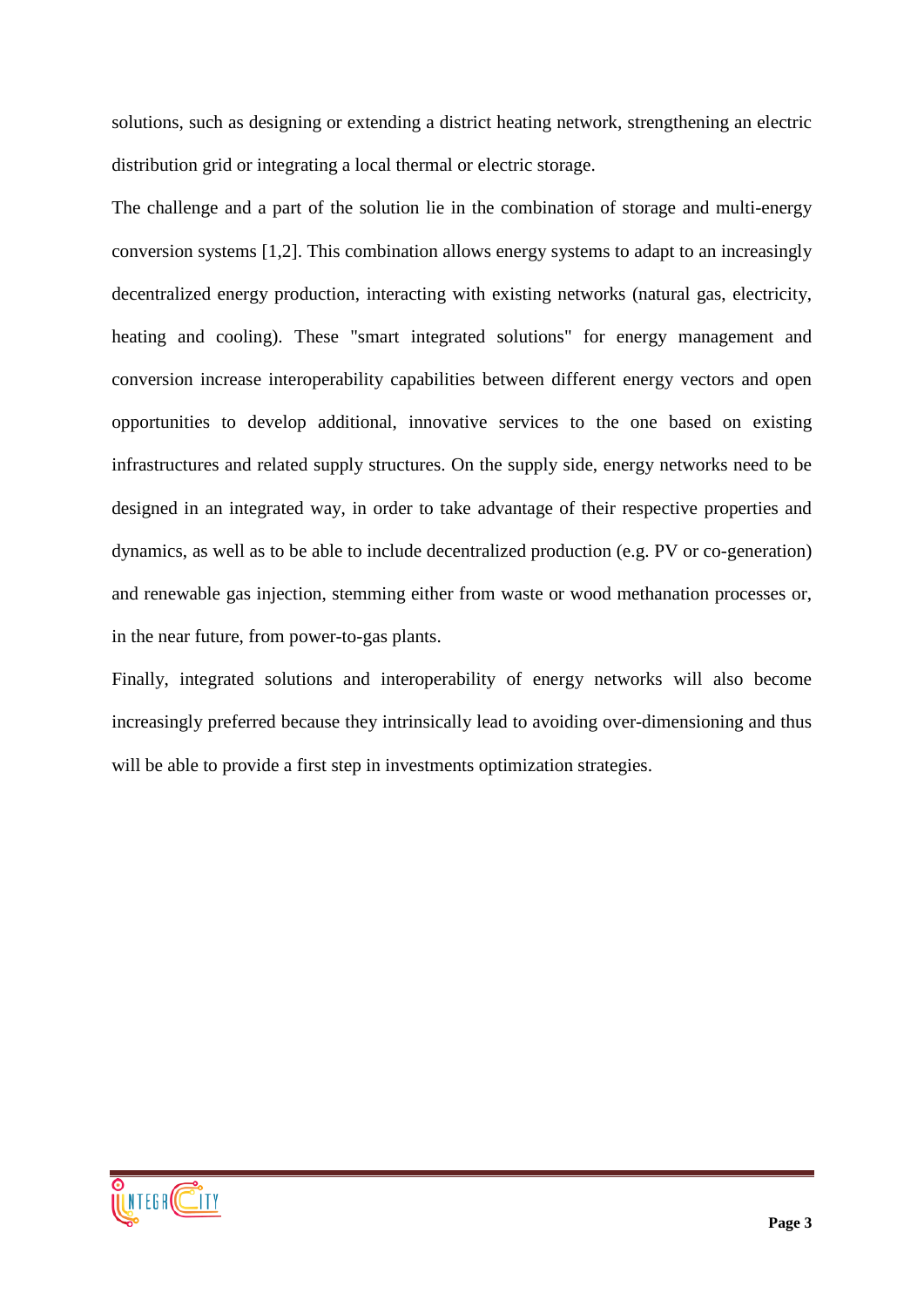## **3. Contribution of IntegrCiTy to shaping common ground in urban sustainability**

IntegrCiTy project aims at developing and implementing a modular decision-support platform focusing on planning and designing integrated energy networks and further infrastructure developments (extensions, new deployments, retrofitting) [3-5] through multienergy/networks co-simulation [6,7]. Added value of this modelling and simulation environment will consist in the ability to evaluate every energy aspect in an integrated, simultaneous and spatial approach: demand profiles, resources, supply infrastructure, storage and conversion technologies, along with territorial constraints. Networks study will have three phases: (i) gathering, validating and spatializing all relevant network data [8,9]; (ii) investigating extension and/or retrofitting potential in a given urban zone, including the future development of energy demand and other interfaces [10]; (iii) identifying bottlenecks and opportunities, in particular regarding integration with other energy networks.

**The project aims at providing a platform to predict the effects of selected measures (scenarios) for existing or future energy infrastructures**. It will therewith be possible to demonstrate that these scenarios - either manually chosen or stemming out of an optimization approach - will help shaping energy demand and supply dynamics in a way as to increase resilience and efficiency of urban energy systems. In particular, the impact of scenarios affecting district heating/cooling (DHC) and natural gas (NG) - i.e. thermal - networks on electricity distribution grids will be quantitatively and spatially modelled for urban districts as test cases, used for validation, as well as model calibration..

**As of today, no known platform/tool allows applying this integrated perspective for energy networks**. Firstly, IntegrCiTy platform will enable the understanding of each network mechanism. It will anticipate the impact of a new energy system upon the already existing ones. Secondly, IntegrCiTy will identify potential complementarities between multiple energy infrastructures. This requires the simulation of new configurations' impacts on

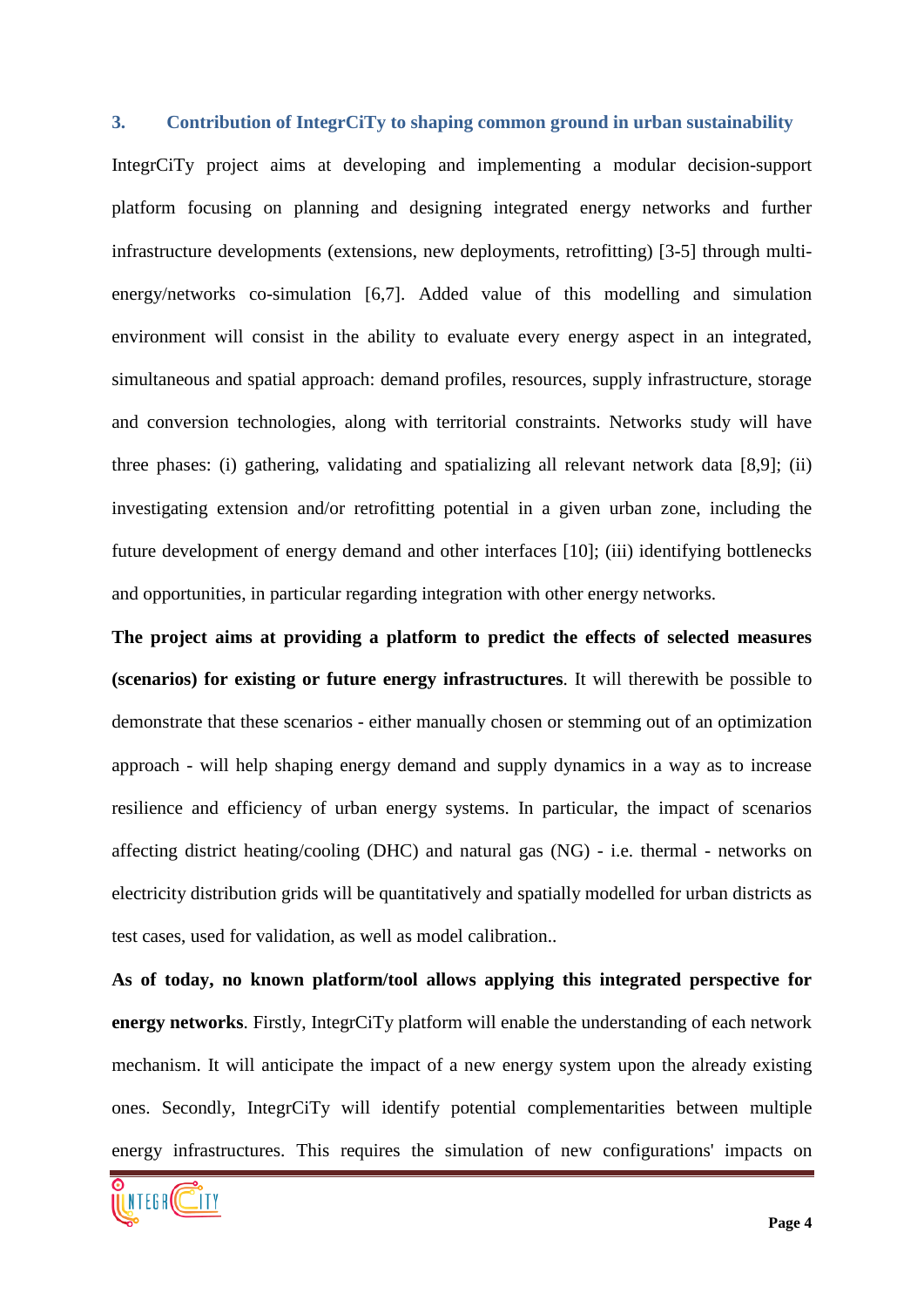existing networks. Finally, the tool will determine which prospective model is the most efficient (according to selected indicators), how it can meet future demand, takes best advantage of resources, is cost-effective and promotes inter-operability of existing /new infrastructures.

**The further goal of this tool is to provide the decision-making process with adequate support in order to improve energy networks profitability** in the context of reduced procapita and pro-building energy consumption (in industrialized countries), while guaranteeing a reliable and robust energy supply system.

By its core structure allowing multiple tools combination, IntegrCiTy modular decisionsupport environment will be built to facilitate integration - as to stay updated to current urban metabolism - of future additional features/functionalities, such as improved technologies models, specific structure design or operating strategies optimization tools, refined energy demand estimations, automatic data import interface or even a dedicated  $H_2$  network module. For energy utilities, such a simulation platform will allow simultaneous evaluation and comparison of different solutions, different by nature (rational use, production, energy distribution and storage), putting them in competition, comparing their global performances in a coherent and transparent manner at territorial scale [3,5,10,11]. IntegrCiTy will bring support upon considering conflicting use of resources and/or infrastructures, which cannot be achieved using non-integrated available tools. IntegrCiTy decision-support tool can be directly used to simulate networks load shifting solutions, to optimize the integrated design of energy systems and for establishing multiannual investment plans. Indeed, an integrated approach allows designing the most adequate and profitable energy system with respect to global demand and to interact with other network infrastructure, while optimizing the use of existing resources. Without such an approach, the system comprehension may not be sufficient as to explore neither synergy opportunities between networks, nor alternative options. Inherent risks are then:

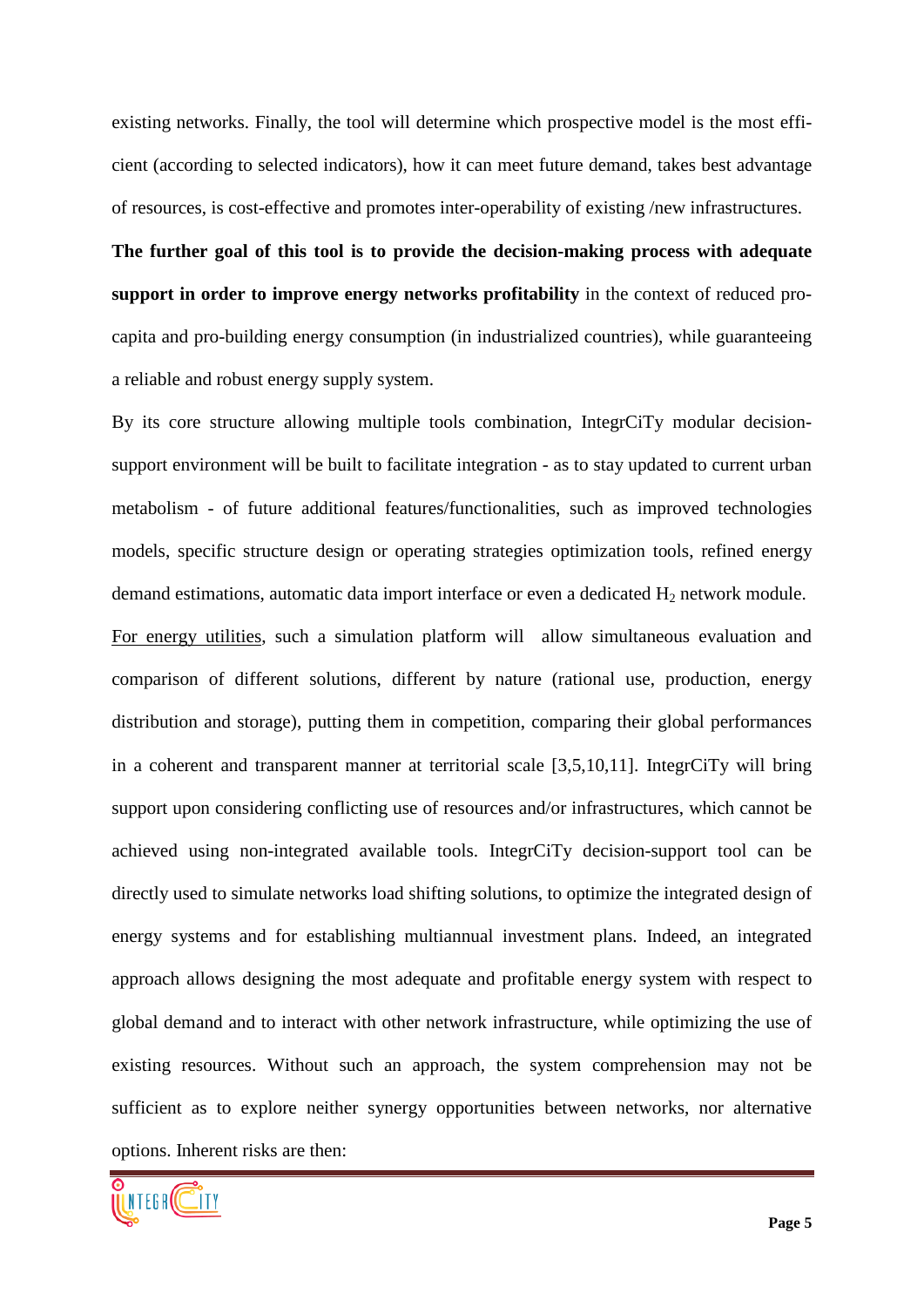- Realizing non-optimal investments to spread and/or densify urban energy networks (e.g. reinforcing electric networks to accommodate massive injection renewable production) when alternative and profitable options could be available;
- Insufficient integration of renewable resources, or integration without cost optimization;
- Non-durable or optimal use of existing infrastructure;
- Inadequate decision-making regarding new urban energy systems, from both a technological and final customer pricing points of view.

An integrated approach is indeed necessary to include inter-network synergies in decisionmaking processes. However, utility engineers lack the necessary tools and methods to conduct cost-effective and quantitative analyses in the field.

For city planners, access to comprehensive and structured energy data at an urban territory scale, to be shared with the local stakeholders, will open the door towards creating a "Smart City". First, access to these data will enable to identify and characterize territorial energy uses at different scales. It thus represents an exceptional diagnostic tool for local energy and climate policies implementation. Secondly, by way of collaborations between city administration departments (energy, mobility, environment, spatial planning) and energy utilities, such a decision-making environment will allow refining energy and climate policies programs and to arbitrate investments in different project opportunities. Third, access to these geospatial data will support urban development in its broad sense, with the goal of determining future urban planning according not only with respect to transport axes criteria but also according to energy infrastructures criteria or energy resources availability (renewables including synthetic gases, thermal waste energy, waste materials): new building zones, energy-intensive units implantation, plants with waste heat potential (e.g. data centers, chemical production sites, waste water treatment plants, municipal incinerators).

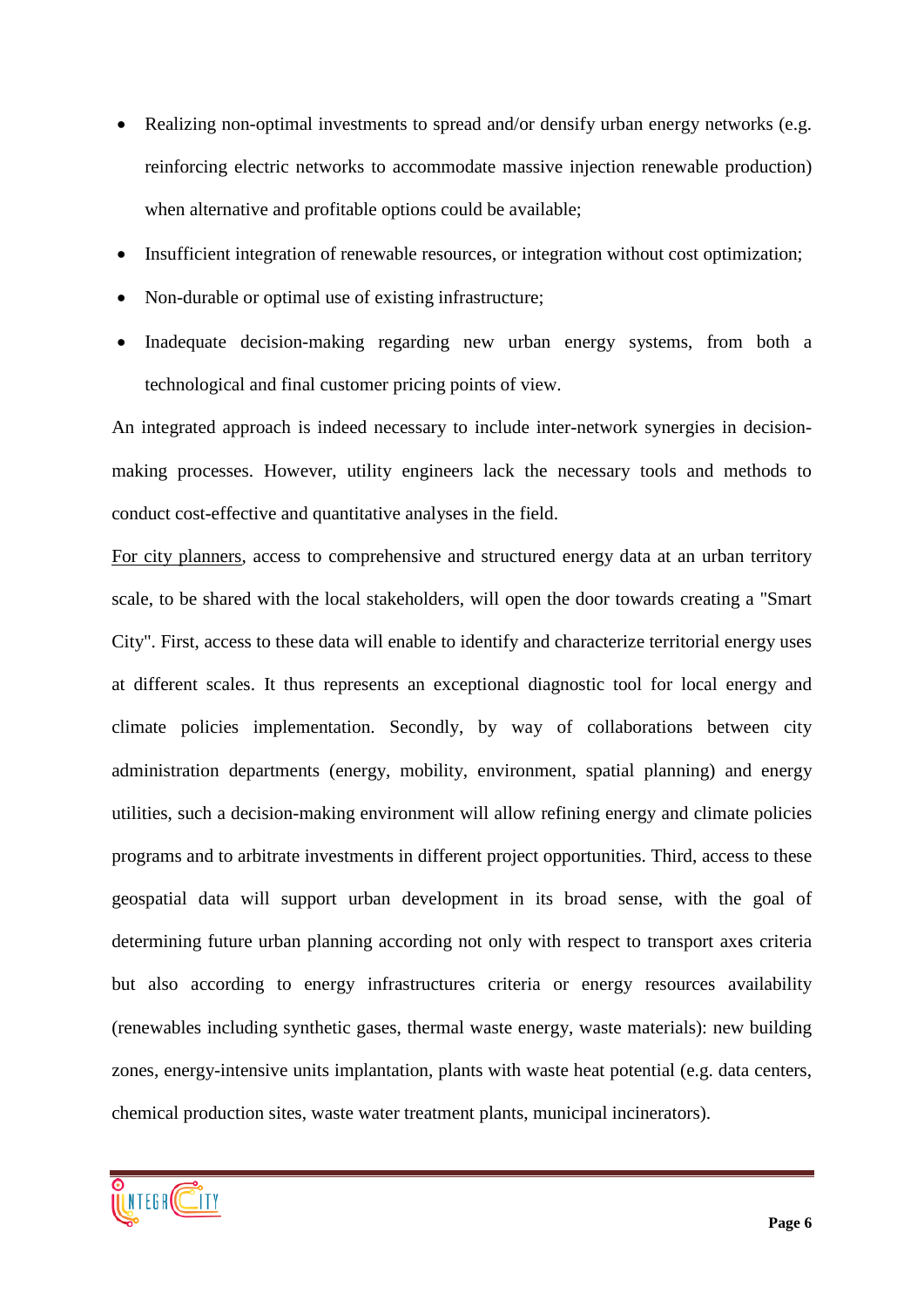#### **4. Conclusions and perspectives**

The EU needs to accelerate innovation in cutting edge low-carbon technologies and innovative solutions, as well as bridge the gap between research and the market. IntegrCiTy project will bring a contribution towards these objectives fourfold:

- 1. An integrated urban infrastructure simulation platform will be developed and eventually applied as decision-support environment;
- 2. Selected scenarios carried out by the tool for districts in partner cities shall be implemented by the respective local energy utilities;
- 3. Energy networks allow implementing more efficient conversion technologies, as well as renewables (e.g. geothermal, waste or biogas), thus allowing attaining EU's ambitious objectives in terms of long-term energy sustainability;
- 4. A multi-stakeholder collaboration will be established, including academic institutions, city- and region-level energy authorities, multi-energy utilities, along with an innovative equipment manufacturer and a software start-up company.

The energy infrastructure addressed will make use of low-carbon technologies such as PV and heat pumps, while distributing the energy - power, heat and cooling - through smart grids and district heating networks, to be extended to supply new areas in a low carbon approach.

The approach of the urban infrastructure simulation platform IntegrCiTy project is centered on the notion of interoperability between energy networks and on the integration of energy demand and supply dynamics. The decision-support environment will thus allow evaluating selected or optimized scenarios and compute the respective set of relevant indicators – on energy, environment and land-use aspects –, in a comprehensive, spatialized way and through a systemic approach by use of integrated modelling and co-simulation. Such a broad insight, which will go beyond the standard single energy carrier models, shall precisely evaluate the effects of infrastructure investments and planned policies for alternative low-carbon energy

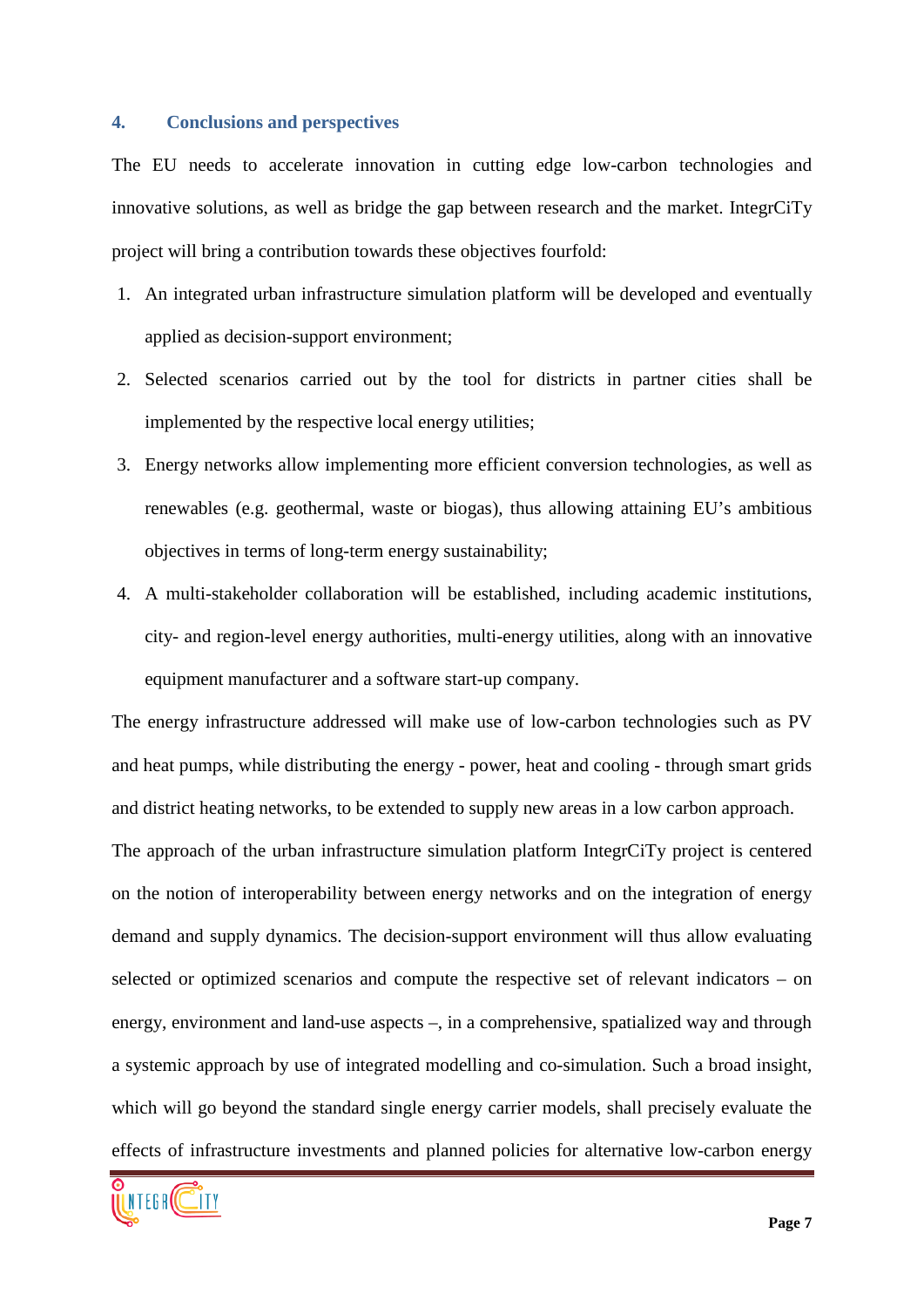supply. Complexity of the urban energy infrastructure, emergence of decentralized energy sources (such as PV), defining load shifting strategies, the need to rationalize investments in networks developments, increased penetration of electric vehicles, as well as general trend towards more sustainable policies, all naturally call for a holistic approach such as proposed in IntegrCiTy, which will make existing tools and methods work together for the monitoring and management of a selection of urban issues (environmental impact, land use, electric vehicles penetration, buildings, water management and waste valorization).

Moreover, by realizing three implementation test-cases in Stockholm, Vevey and Geneva, IntegrCiTy project will be able to measure the appropriateness and applicability of the decision-support environment, in close collaboration with city administrations and energy utilities, who are the primary beneficiaries of such a tool. The test-cases will also involve other local stakeholders, such as non-energy companies operating in the selected districts or citizen organizations, who will certainly be interested in new energy services and contracting. Social acceptance should be increased by appropriate broad information; in that sense, our spatial explicit modelling approach will facilitate communication with local actors at all levels and create the way to finding a common language, clear also to non-specialists.

Finally, IntegrCiTy will bring an important contribution to the emergence of smart cities, by setting different pieces of the urban energy system in communication and mutual interaction. This tool-box will naturally integrate and put forward more efficient energy conversion technologies/infrastructures; its architecture, based on modelling libraries and interfaces between existing tools, should be perennial and adaptable to future needs.

Shaping common ground in urban sustainability thus indeed represents the philosophical backbone of a project such as IntegrCiTy. This endeavor ambitions to bring together different sectors of the energy sectors and local authorities, around the idea that finding synergies among the energy supply networks and technologies is key to increased energy efficiency.

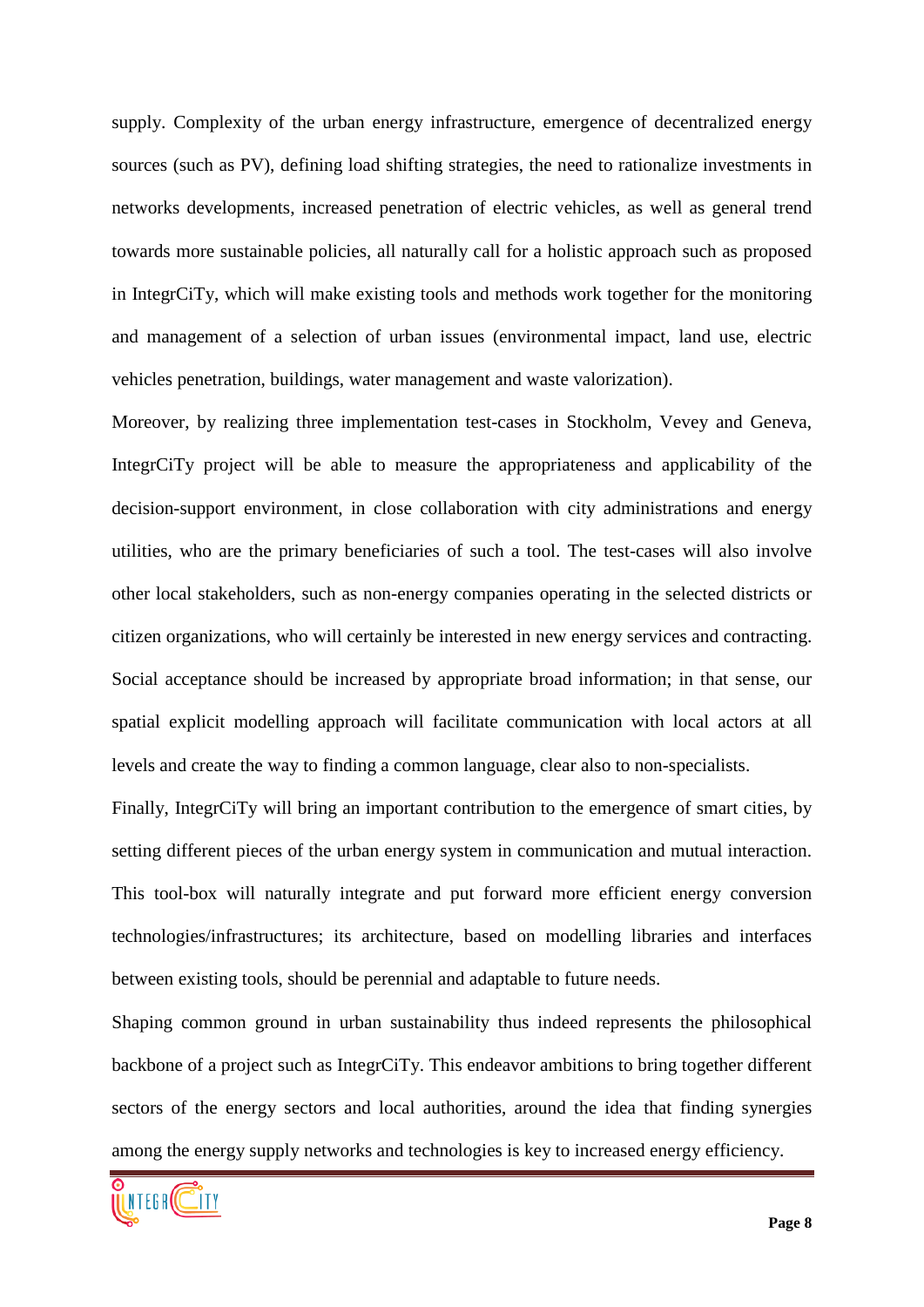## **5. References**

- [1] J. Keirstead, N. Samsatli, N. Shah, C. Weber, The impact of CHP (combined eat and power) planning restrictions on the efficiency of urban energy systems, Energy: The Iternational Journal 41 (1), (2012) 93-103
- [2] T. Noh, D. Schwabeneder, S. Nicolas, M. Schwarz, A. Schuelke, H. Auer, An Investigation Process for Hybrid Energy Grid Optimization, 5th International Conference on Smart Cities and Green ICT Systems, SmartGreens 2016, Rome (Italy), 23-25 April 2016
- [3] C. I. Weber, D. Favrat and F. Maréchal (Dirs.). Multi-objective design and optimization of district energy systems including polygeneration energy conversion technologies. PhD Thesis EPFL, n°4018 (2008), Chapter 4.
- [4] S. Fazlollahi, F. Maréchal (Dir.). Decomposition optimization strategy for the design and operation of district energy systems. PhD Thesis EPFL, n°6130 (2014).
- [5] S. Moret, M. Bierlaire and F. Maréchal. Robust optimization for strategic energy planning. 1st European Conference on Stochastic Programming and Energy Applications (EuroCSP2014), Paris (France), September 2014.
- [6] P.Palensky, E. Widl, A. Elsheikh, Simulating cyberphysical energy systems: Challenges, tools and methods, IEEE Transactions on Systems, Man, and Cybernetics: Systems 44 (3) (2014) 318-326.
- [7] E. Widl, W. Müller, D. Basciotti, S. Henein, S. Hauer and K. Eder, "Simulation of multi-domain energy systems based on the functionnal mock-up interface specification", Smart Electric Distribution Systems and Technologies (EDST), 2015 International Symposium, Vienna, 2015, pp. 510-515
- [8] G. Blanc, G. Cherix, L. Darmayan. How to plan the desirable development of the energy use and supply of a local territory with the use of GIS tool. 8 th Conference on